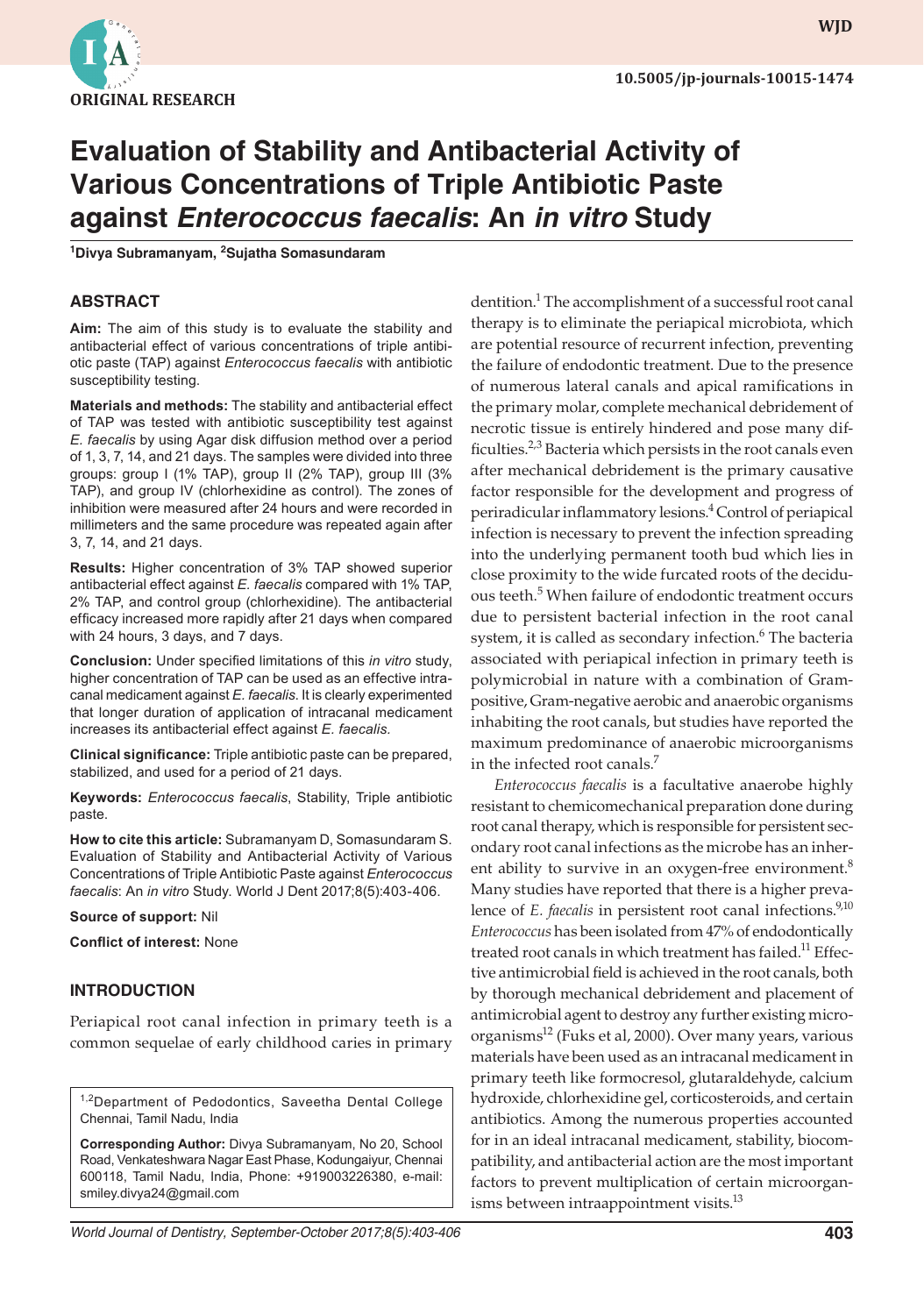A single antibiotic does not provide adequate sterilization and eliminate the microbes present in the root canals. Over the past decades, the resistance of microorganisms to antibiotics has raised due to regular use of antibiotics for various infections.<sup>11</sup> Therefore, to eliminate the variety of microbes present in the complex root canal system, a mixture of antibiotics like ciprofloxacin, metronidazole, and doxycycline introduced by Hoshino et al $^{14}$  has been used as nonsurgical endodontic therapy to eradicate the resistant microbes. A periapical lesion responds to nonsurgical endodontic therapy because of the complete disinfection of the root canal system with the help of intracanal medicament. Antibiotics are essential for inhibition of bacterial infections. The Cariology Research Unit of the Niigata University School of Dentistry introduced the concept of "Lesion sterilization and tissue repair therapy (LSTR)". Nonsurgical endodontic therapy, such as local application of antibiotics in the form of "LSTR" has been on the rise in recent years to avoid the possible side effects of systemic antibiotics.<sup>14</sup> Literature has shown that a mixture of ciprofloxacin, metronidazole, and doxycycline produces sterilization of root canal dentin by penetrating and completely eradicating the resistant bacteria. Various studies evaluated the antibacterial effectiveness of TAP against *E. faecalis* but there is a lacunae of research regarding the stability of TAP at different concentrations against *E. faecalis* over a period of 3 days. This study aims to determine the stability of TAP by evaluating the antibacterial effect of various concentrations against *E. faecalis* using antibiotic susceptibility testing.

#### **MATERIALS AND METHODS**

The study approval was obtained from the Institutional Review Board, Saveetha Dental College. Triple antibiotic paste made of metronidazole, ciprofloxacin, and doxycycline (1:1:1) was prepared by using sterile mortar and pestle at different concentrations using propylene glycol as a carrier in the ratio of 1:1 and stored under sterile conditions. The antibacterial effect of TAP was tested by antimicrobial susceptibility testing against *E. faecalis* by using Agar disk diffusion method over a period of 24 hours and after 3, 7, 14, and 21 days respectively. The samples were divided into three groups: group I (1% TAP), group II (2% TAP), group II (3% TAP), and group IV (chlorhexidine as control). Mueller-Hinton agar plates were used and inoculated with *E. faecalis,* and sterile discs with different concentrations of TAP were placed and incubated for 24 hours at  $37^{\circ}$ C.<sup>15</sup> The zones of inhibition were measured after 24 hours and were recorded in millimeters and the same procedure was repeated again after 3, 7, 14, and 21 days. The results were analyzed statistically by Kruskal–Wallis test at 5% significance level. The sterile discs (5 mm diameter) were dipped aseptically in

**Table 1:** Comparison of zone of inhibition of 1%, 2%, 3% TAP and chlorhexidine

|               | Zone of inhibition of E. faecalis (mm) |    |    |                                        |    |
|---------------|----------------------------------------|----|----|----------------------------------------|----|
| Sample        |                                        |    |    | 24 hours 3 days 7 days 14 days 21 days |    |
| <b>1% TAP</b> | 34                                     | 30 | 36 | 41                                     | 27 |
| 2% TAP        | 40                                     | 34 | 40 | 46                                     | 29 |
| 3% TAP        | 43                                     | 36 | 46 | 49                                     | 32 |
| Chlorhexidine | 17                                     | 20 | 27 | 20                                     | 15 |



**Fig. 1:** Zone of bacterial inhibition against *E. faecalis* after 21 days

different extracts for 1 minute and placed over nutrient agar plates seeded with bacterial culture. The plates were left at ambient temperature for 15 minutes and then incubated at 37°C for 16 hours and observed for zone of inhibition.

### **RESULTS**

The inhibitory zones at various concentrations of TAP and chlorhexidine against *E. faecalis* are shown in Table 1 and Figure 1. From the disk diffusion method, it was observed that the zone of inhibition for group 1 (1% TAP) was 34, 30, 36, 41, and 27 mm after 24 hours, 3 days, 7 days, 14 days, and 21 days respectively. Group II (2% TAP) was 40, 34, 40, 46, and 29 mm at 24 hours, 3 days, 7 days, 14 days, and 21 days respectively, and group III (3% TAP) was 43, 36, 46, 49, and 32 mm at 24 hours, 3 days, 7 days, 14 days, and 21 days respectively. Group IV (chlorhexidine) showed a zone of inhibition of 17, 20, 27, 20, and 15 mm at 24 hours, 3 days, 7 days, 14 days, and 21 days respectively. The greater antibacterial effect of TAP was seen at higher concentrations (Table 1). The antibacterial effect of TAP decreased after 3 days but was seen to increase over a period of 21 days. But chlorhexidine showed a greater zone of inhibition after 3, 7, 21 days compared with 24 hours against *E. faecalis.*

### **DISCUSSION**

The important objective of endodontic therapy is to provide complete disinfection of the root canal walls

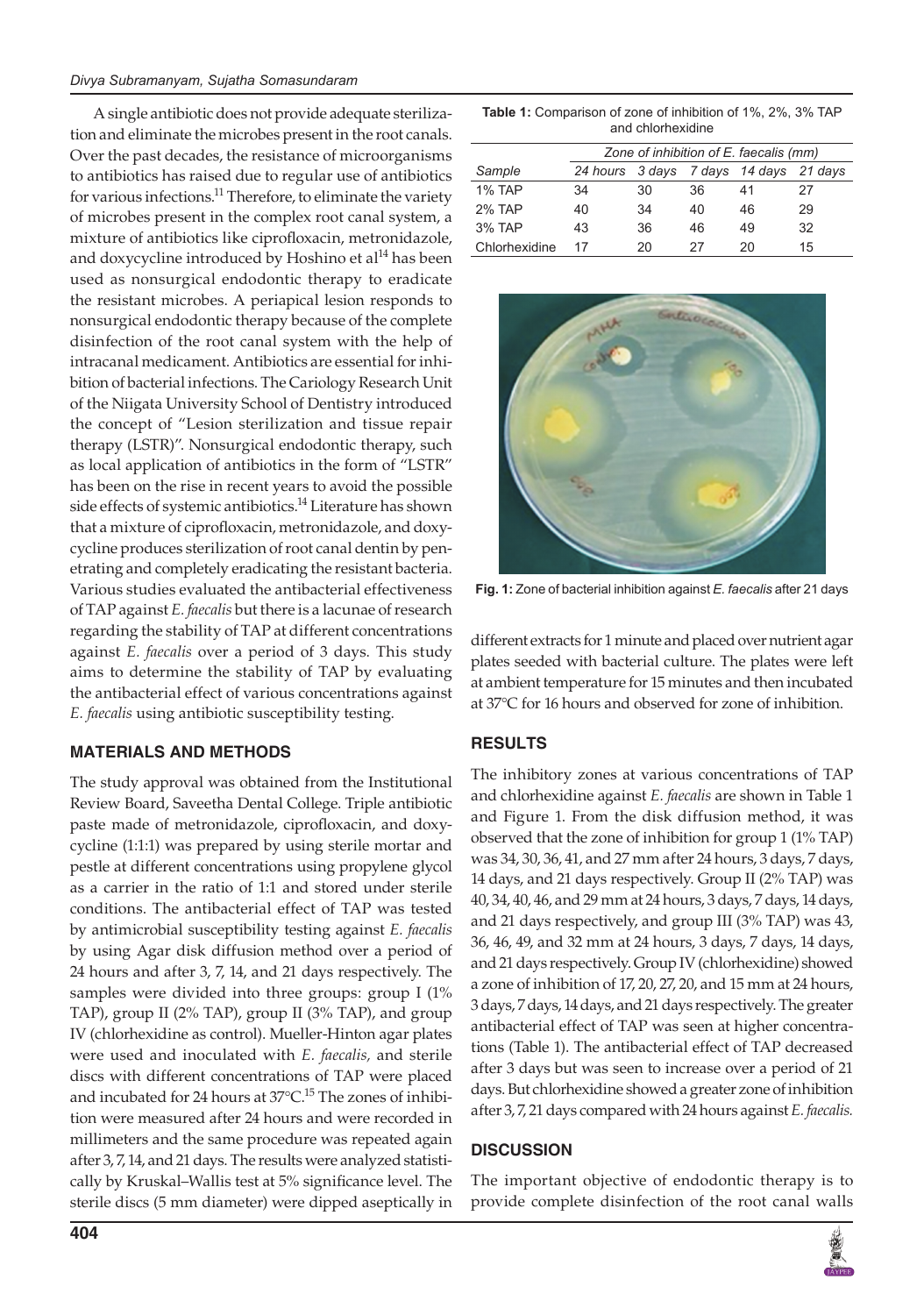to prevent recurrent infection.<sup>16</sup> The complex nature of the root canals leaves certain microbes untouched by mechanical instrumentation and irrigation. The facultative anaerobe like *E. faecalis* was used as a test organism in this study as it is most predominantly seen microbiota in the root canals. *Enterococcus faecalis* is the main organism harboring in the root canal leading to persistent endodontic infection.<sup>17</sup> Among various facultative anaerobes present in the root canals, *E. faecalis* has the ability to survive in an ecologically changing environment, which imposes a greater challenge to eradicate it from the root canals.<sup>18</sup> It has the capacity to survive without the support of other microbes in anaerobic conditions. It has been reported that *E. faecalis* is resistant to calcium hydroxide.<sup>19</sup> Turk et al<sup>20</sup> reported that chlorhexidine along with calcium hydroxide showed better antibacterial effect compared with calcium hydroxide used alone.

So, in this study chlorhexidine was used as a control as it possesses many properties of an ideal intracanal medicament, such as superior antimicrobial activity, substantivity, and lower cytotoxicity. The clinical effectiveness of chlorhexidine compared with other medicaments is due to its capacity to inhibit matrix metalloproteinase. $^{21}$ It removes the smear layer produced during mechanical instrumentation.<sup>22,23</sup> Chlorhexidine has better antibacterial property compared with  $Ca(OH)_2$  against resistant bacteria present in the root canal. $^{24}$  The use of intracanal medicaments is important for adequate disinfection. This study evaluated the antibacterial efficacy of TAP used at various concentrations over the period of 1 and 3 days to test its stability as an intracanal medicament by disk diffusion method. American Type Culture Collection 29212 strains of *E. faecalis* were used in this *in vitro* study. Both agar diffusion method and agar well method were used to evaluate antimicrobial susceptibility. Agar disk diffusion method was used in this study as it is a proven method in research for evaluating the antibacterial property.<sup>25,26</sup> It has less technique sensitivity and also has the advantage of detecting the antimicrobial resistance of medicaments using sterile filter paper discs without altering the chemical properties of medicaments.<sup>27</sup> Mueller-Hinton agar was used as it is the selective medium for growth of all fastidious organisms.

The results from this study showed that the most effective medicament against *E*. *faecalis* was 3% TAP compared with other groups  $(2\%$  TAP >  $1\%$  TAP > chlorhexidine); however, all the concentration of TAP could completely disinfect the *E. faecalis*. This was in agreement to a study done by Mozayeni et al $^{28}$  who observed that chlorhexidine and TAP were effective against *E. faecalis* compared with calcium hydroxide, but the effectiveness of TAP was superior compared with chlorhexidine gel. Therefore, this study proves that higher the concentration of antibiotics used, higher the antibacterial effectiveness. Contradictory to this present study, Reyhani et  $al^{29}$  observed that the antibacterial effect when used for 1 week was similar to that of 4 weeks. In the present study, the effectiveness of chlorhexidine increased after 3 and 7 days, which explains its substantivity. It has been reported that the action of chlorhexidine increases from up to 72 hours to almost 21 days.30 In future, more *in vivo* and *in vitro* studies are advocated to determine the stability and antibacterial effect of TAP under proper oral scenario over longer period of time to confirm the findings obtained from this study.

## **CONCLUSION**

From this study, it is observed that higher concentrations of TAP can effectively eliminate *E. faecalis* from the root canals compared with chlorhexidine when administered over a longer period of time. Triple antibiotic paste was found to have increased stability and can be stored for a period of 21 days.

## **Clinical Significance**

Triple antibiotic paste mixture can be stabilized and used for a period of 21 days.

## **REFERENCES**

- 1. Reddy S, Ramakrishna Y. Evaluation of antimicrobial efficacy of various root canal filling materials used in primary teeth: a microbiological study. J Clin Pediatr Dent 2007 Spring; 31(3):193-198.
- 2. Baker BCW, Parsons KC, Mills PR, Williams GL. Anatomy of root canals. IV deciduous teeth. Aust Dent J 1975 Apr;20(2): 101-106.
- 3. Zurcher, E. The anatomy of the root canals of the teeth of the permanent and deciduous dentitions and of the first permanent molars. New York (NY): William Wood and Co.; 1925.
- 4. Bystrom A, Claesson R, Sundqvist G. The antibacterial effect of camphorated paramonochlorophenol, camphorated phenol and calcium hydroxide in the treatment of infected root canals. Endod Dent Traumatol 1985 Oct;1(5):170-175.
- 5. Haapasalo M, Udnaes T, Endal U. Persistent, recurrent, and acquired infection of the root canal system post-treatment. Endodontic Topics 2003 Nov;6(1):29-56.
- 6. Kantz WE, Henry CA. Isolation and classification of anaerobic bacteria from intact pulp chambers of non-vital teeth in man. Arch Oral Biol 1974 Jan;19(1):91-96.
- 7. Pazelli LC, de Freitas AC, Ito IY, de Souza-Gugelmin MC, Medeiros AS, Nelson-Filho P. Prevalence of microorganisms in root canals of human deciduous teeth with necrotic pulp and chronic periapical lesions. Pesqui Odontol Bras 2003 Dec;17(4):367-371.
- 8. Shailaja S, Suresh BS. Endodontic micro flora—a review. J Oral Health Com Dent 2014 Sep;8(3):160-165.
- 9. Möller AJ. Microbiological examination of root canals and periapical tissues of human teeth. Methodological studies. Odontol Tidskr 1966 Dec;74(5):(Suppl):1-380.